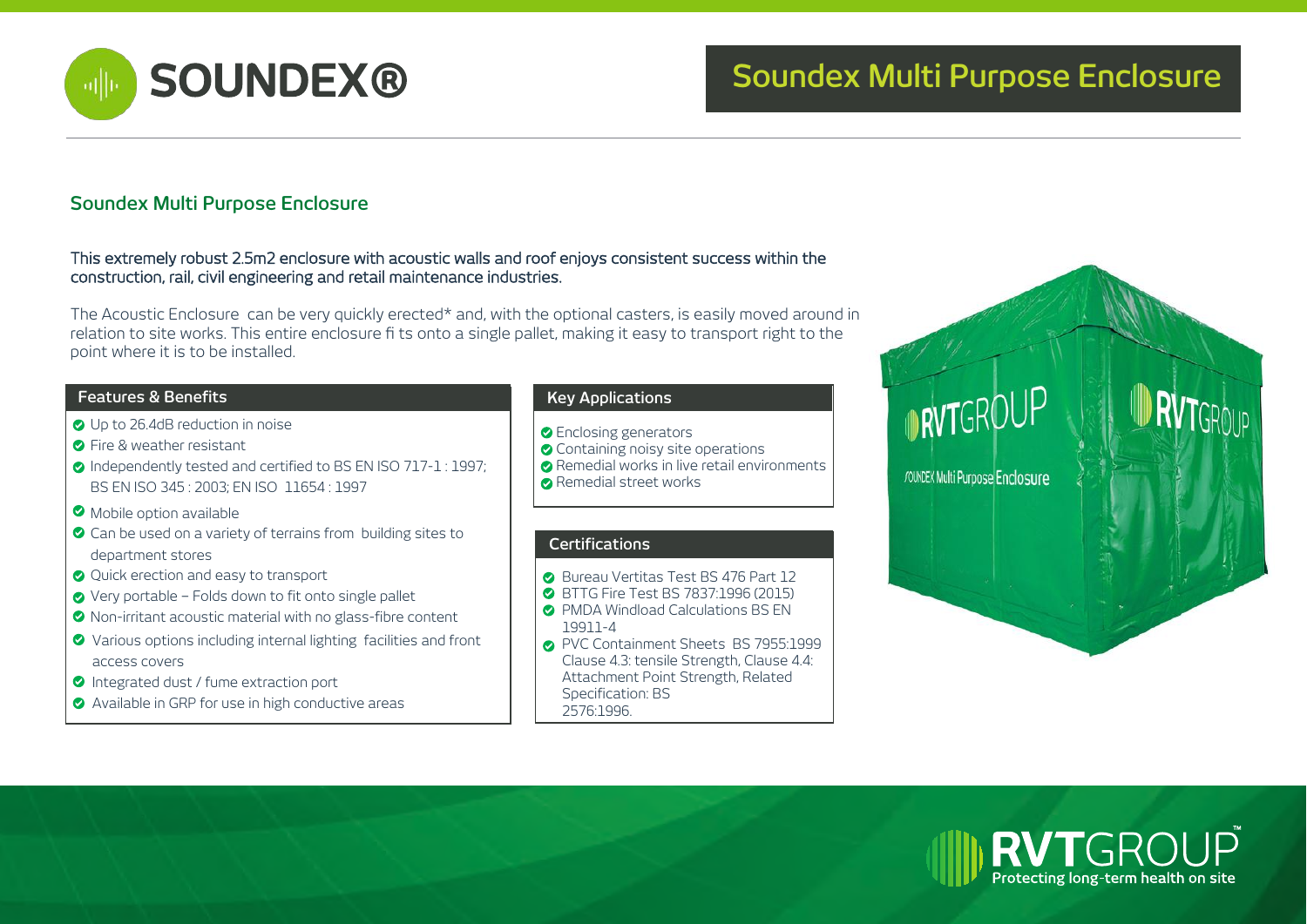

## **Soundex Multi Purpose Enclosure**



| <b>Technical data</b>                                                                                                     |                                                                                               |      |                               |  |                      |      |                              |  |
|---------------------------------------------------------------------------------------------------------------------------|-----------------------------------------------------------------------------------------------|------|-------------------------------|--|----------------------|------|------------------------------|--|
| <b>Size</b>                                                                                                               | 2500 x 2500 x 2000mm                                                                          |      |                               |  |                      |      |                              |  |
| Maximum Sound<br>Absorption                                                                                               | 11% @ 250 Hz<br>$50\%$ @ 1000 Hz<br>36% @ 5000 Hz                                             |      |                               |  |                      |      |                              |  |
| <b>Maximum Sound</b><br><b>Attenuation</b>                                                                                | 13 dB @ 250 Hz<br>17.4 dB @ 1000 Hz<br>32.3 dB @ 5000 Hz                                      |      |                               |  |                      |      |                              |  |
| Test data at various Hz.<br>(Tested and certified to BS EN ISO 717-1 : 1997;BS EN ISO 345 : 2003;<br>EN ISO 11654 : 1997) |                                                                                               |      |                               |  |                      |      |                              |  |
| Hz.                                                                                                                       | 250                                                                                           | 500  |                               |  |                      |      | 1250 2500 4000 5000 Rw Value |  |
| <b>Reduction dB</b>                                                                                                       |                                                                                               |      | 13.6 13.4 20.8 25.7 29.8 32.3 |  |                      |      | 19                           |  |
| Absorption $\alpha s$                                                                                                     | 0.11                                                                                          | 0.26 |                               |  | $0.56$ $0.49$ $0.37$ | 0.36 | 0.35                         |  |
| <b>Fire ratings</b>                                                                                                       |                                                                                               |      |                               |  |                      |      |                              |  |
| <b>Acoustic Vinyl Membrane</b>                                                                                            | M <sub>2</sub> / B <sub>1</sub> / B <sub>5</sub> / B-s <sub>2</sub> -d <sub>0</sub> / NFPA701 |      |                               |  |                      |      |                              |  |
| <b>Acoustic Core</b>                                                                                                      | Class <sub>0</sub>                                                                            |      |                               |  |                      |      |                              |  |
| Acoustic Mesh Membrane                                                                                                    | M <sub>2</sub>                                                                                |      |                               |  |                      |      |                              |  |
| Printing                                                                                                                  | <b>Water Based Ink</b>                                                                        |      |                               |  |                      |      |                              |  |



Prospect House Riverside Way Dartford Kent DA1 5BS

T. +44 (0) 844 324 0601 F. +44 (0) 844 324 0602 E. info@rvtgroup.co.uk

**www.rvtgroup.co.uk** ©Copyright RVT Group Ltd 2020